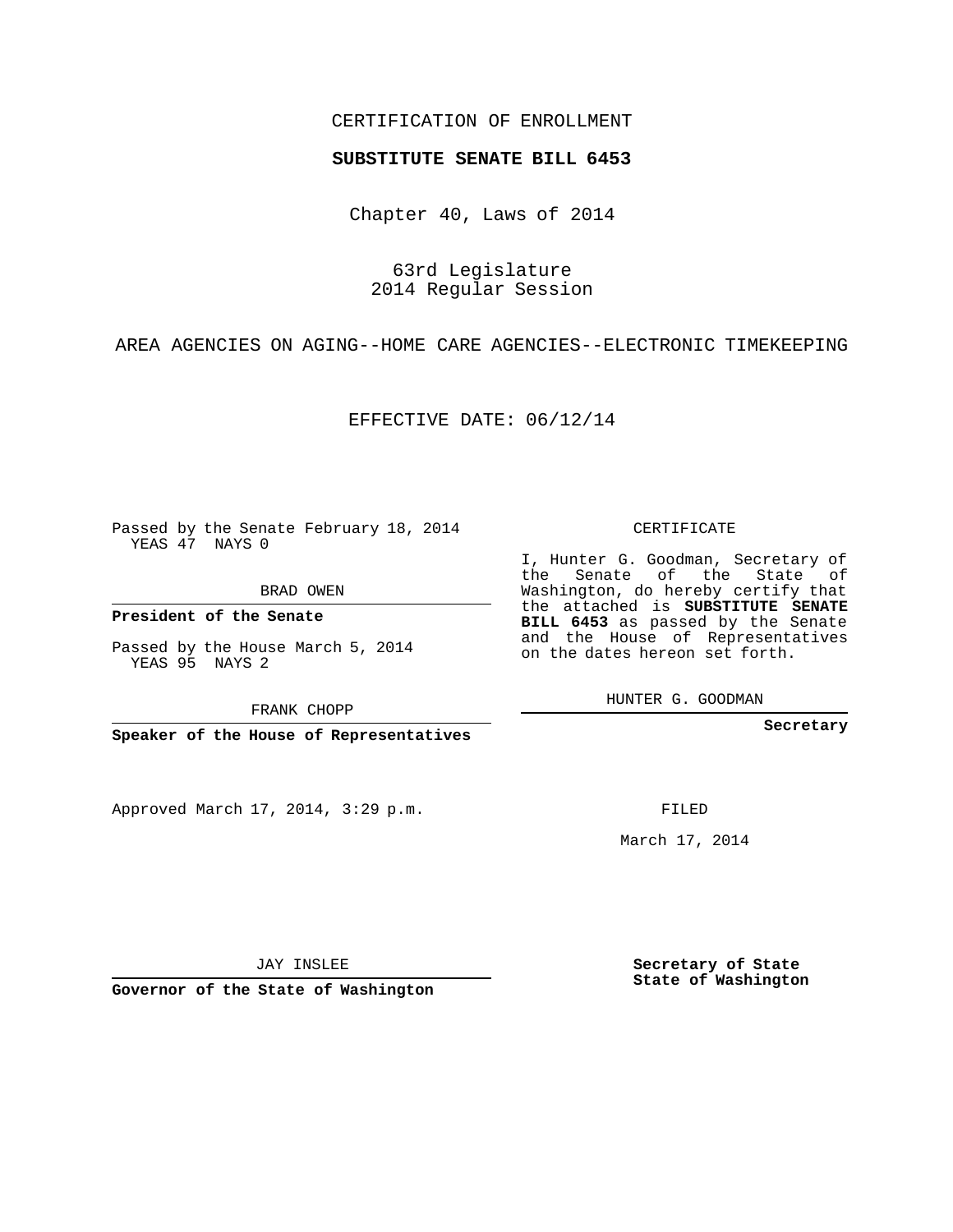## **SUBSTITUTE SENATE BILL 6453** \_\_\_\_\_\_\_\_\_\_\_\_\_\_\_\_\_\_\_\_\_\_\_\_\_\_\_\_\_\_\_\_\_\_\_\_\_\_\_\_\_\_\_\_\_

\_\_\_\_\_\_\_\_\_\_\_\_\_\_\_\_\_\_\_\_\_\_\_\_\_\_\_\_\_\_\_\_\_\_\_\_\_\_\_\_\_\_\_\_\_

Passed Legislature - 2014 Regular Session

## **State of Washington 63rd Legislature 2014 Regular Session**

**By** Senate Health Care (originally sponsored by Senators Dammeier and Keiser; by request of Department of Social and Health Services)

READ FIRST TIME 02/07/14.

 1 AN ACT Relating to verification of hours worked through electronic 2 timekeeping by area agencies on aging and home care agencies; and 3 amending RCW 74.39A.095 and 74.39A.325.

4 BE IT ENACTED BY THE LEGISLATURE OF THE STATE OF WASHINGTON:

 5 **Sec. 1.** RCW 74.39A.095 and 2012 c 164 s 507 are each amended to 6 read as follows:

 (1) In carrying out case management responsibilities established under RCW 74.39A.090 for consumers who are receiving services under the medicaid personal care, community options programs entry system or chore services program through an individual provider, each area agency on aging shall provide oversight of the care being provided to consumers receiving services under this section to the extent of available funding. Case management responsibilities incorporate this oversight, and include, but are not limited to:

15 (a) Verification that any individual provider has met any training 16 requirements established by the department;

17 (b) Verification of a sample of worker time sheets until the state 18 electronic payment system is available for individual providers to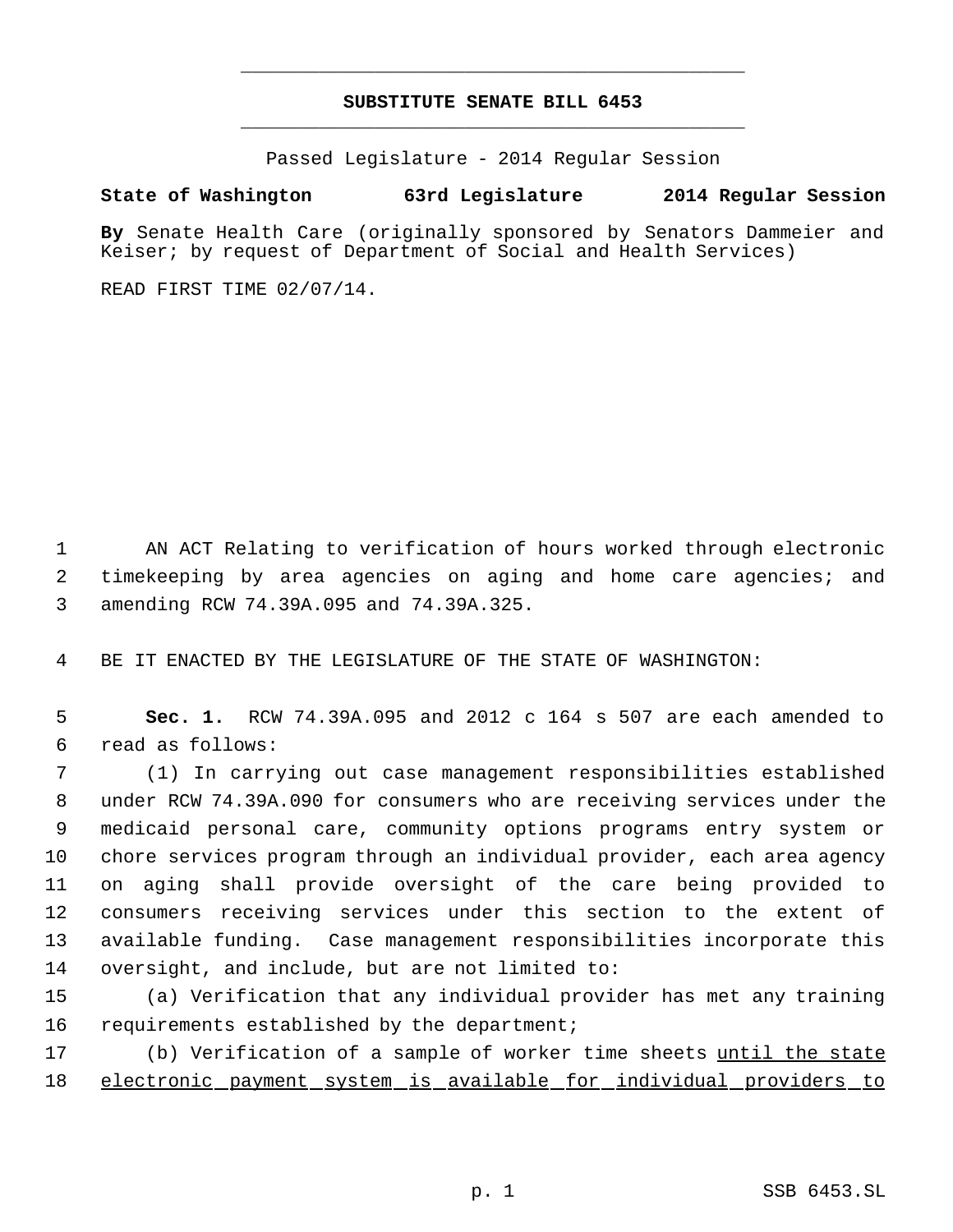1 record their hours at which time a verification of worker time sheets

2 may be done electronically;

 (c) Monitoring the consumer's plan of care to verify that it adequately meets the needs of the consumer, through activities such as home visits, telephone contacts, and responses to information received by the area agency on aging indicating that a consumer may be experiencing problems relating to his or her home care;

8 (d) Reassessing and reauthorizing services;

(e) Monitoring of individual provider performance; and

 (f) Conducting criminal background checks or verifying that criminal background checks have been conducted for any individual provider. Individual providers who are hired after January 7, 2012, are subject to background checks under RCW 74.39A.056.

 (2) The area agency on aging case manager shall work with each consumer to develop a plan of care under this section that identifies and ensures coordination of health and long-term care services that meet the consumer's needs. In developing the plan, they shall utilize, and modify as needed, any comprehensive community service plan developed by the department as provided in RCW 74.39A.040. The plan of care shall include, at a minimum:

 (a) The name and telephone number of the consumer's area agency on aging case manager, and a statement as to how the case manager can be contacted about any concerns related to the consumer's well-being or the adequacy of care provided;

 (b) The name and telephone numbers of the consumer's primary health care provider, and other health or long-term care providers with whom 27 the consumer has frequent contacts;

 (c) A clear description of the roles and responsibilities of the area agency on aging case manager and the consumer receiving services under this section;

 (d) The duties and tasks to be performed by the area agency on aging case manager and the consumer receiving services under this section;

 (e) The type of in-home services authorized, and the number of hours of services to be provided;

(f) The terms of compensation of the individual provider;

(g) A statement by the individual provider that he or she has the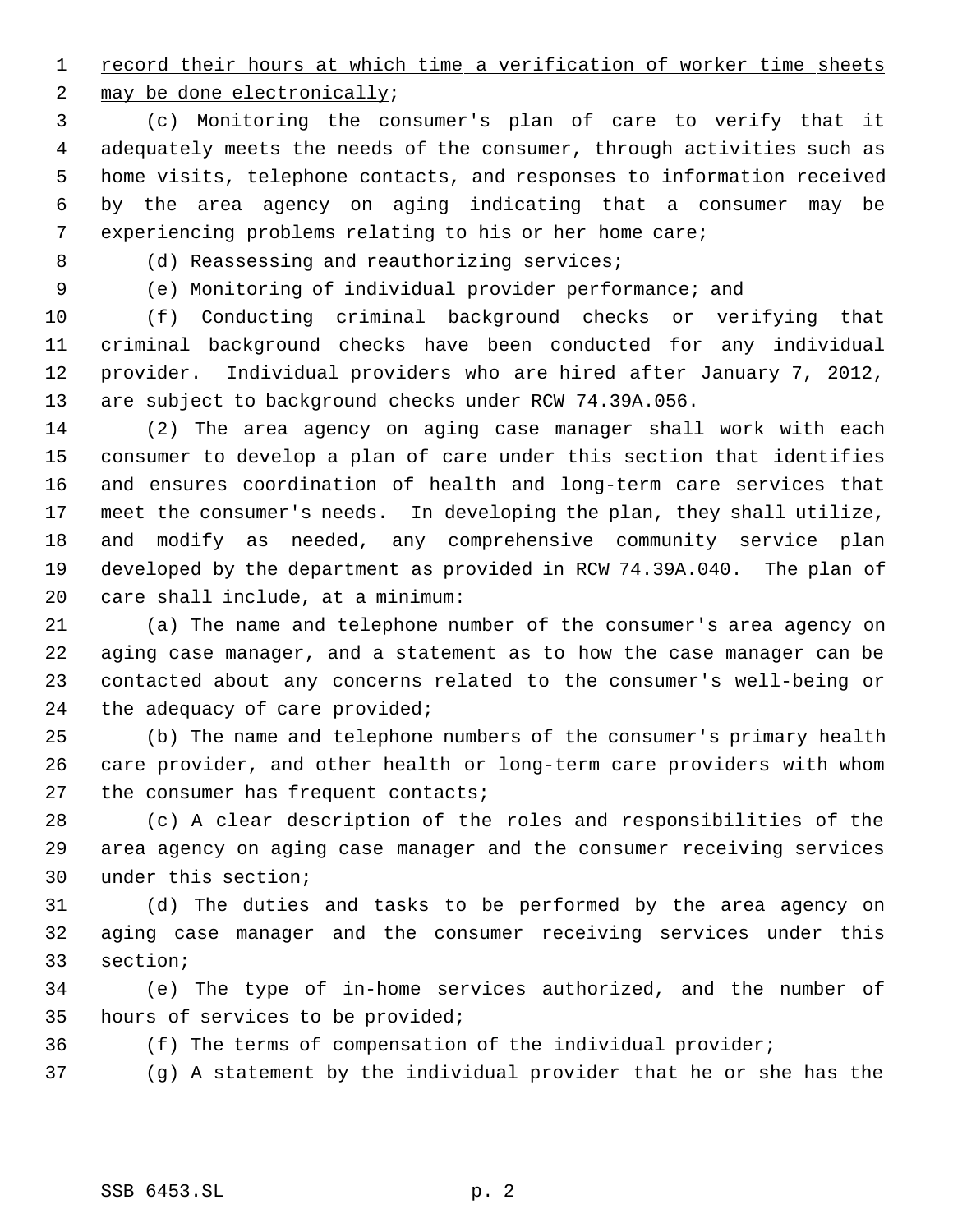ability and willingness to carry out his or her responsibilities 2 relative to the plan of care; and

 (h)(i) Except as provided in (h)(ii) of this subsection, a clear statement indicating that a consumer receiving services under this section has the right to waive any of the case management services offered by the area agency on aging under this section, and a clear indication of whether the consumer has, in fact, waived any of these services.

 (ii) The consumer's right to waive case management services does not include the right to waive reassessment or reauthorization of services, or verification that services are being provided in accordance with the plan of care.

 (3) Each area agency on aging shall retain a record of each waiver of services included in a plan of care under this section.

 (4) Each consumer has the right to direct and participate in the development of their plan of care to the maximum practicable extent of their abilities and desires, and to be provided with the time and support necessary to facilitate that participation.

 (5) A copy of the plan of care must be distributed to the consumer's primary care provider, individual provider, and other relevant providers with whom the consumer has frequent contact, as authorized by the consumer.

 (6) The consumer's plan of care shall be an attachment to the contract between the department, or their designee, and the individual provider.

 (7) If the department or area agency on aging case manager finds that an individual provider's inadequate performance or inability to deliver quality care is jeopardizing the health, safety, or well-being of a consumer receiving service under this section, the department or the area agency on aging may take action to terminate the contract between the department and the individual provider. If the department or the area agency on aging has a reasonable, good faith belief that the health, safety, or well-being of a consumer is in imminent jeopardy, the department or area agency on aging may summarily suspend the contract pending a fair hearing. The consumer may request a fair hearing to contest the planned action of the case manager, as provided in chapter 34.05 RCW. The department may by rule adopt guidelines for implementing this subsection.